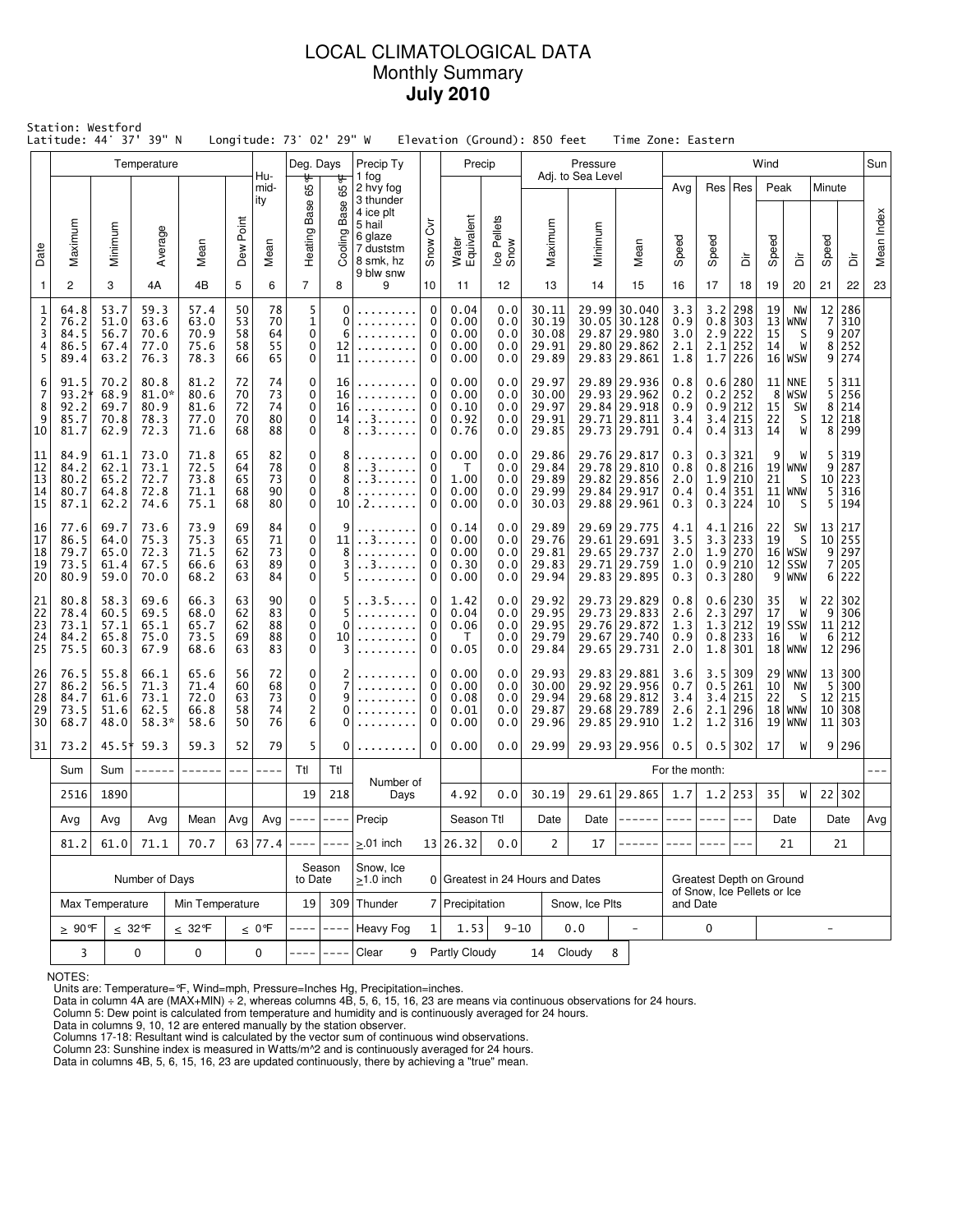# OBSERVATIONS AT 3-HOUR INTERVALS **July 2010: Westford**

|                                                                             |                                                                                                                                                                                                                                                                                                                                                                                                                                                                                                        |                                                                      |                                                                           |                                              |                                              |                                                  |                                                                                                                     | Wind                                                                          |                                                |                                                                      |                                                                      |                                                              |                                              |                                                              |                                                                                                           |                                                | Wind                                        |                                                   |                                                                      |                                                                      |                                                              |                                                     |                                                       |                                                                      |                                          | Wind                                           |                                                                                |
|-----------------------------------------------------------------------------|--------------------------------------------------------------------------------------------------------------------------------------------------------------------------------------------------------------------------------------------------------------------------------------------------------------------------------------------------------------------------------------------------------------------------------------------------------------------------------------------------------|----------------------------------------------------------------------|---------------------------------------------------------------------------|----------------------------------------------|----------------------------------------------|--------------------------------------------------|---------------------------------------------------------------------------------------------------------------------|-------------------------------------------------------------------------------|------------------------------------------------|----------------------------------------------------------------------|----------------------------------------------------------------------|--------------------------------------------------------------|----------------------------------------------|--------------------------------------------------------------|-----------------------------------------------------------------------------------------------------------|------------------------------------------------|---------------------------------------------|---------------------------------------------------|----------------------------------------------------------------------|----------------------------------------------------------------------|--------------------------------------------------------------|-----------------------------------------------------|-------------------------------------------------------|----------------------------------------------------------------------|------------------------------------------|------------------------------------------------|--------------------------------------------------------------------------------|
| <b>Hour</b>                                                                 | Sunshine                                                                                                                                                                                                                                                                                                                                                                                                                                                                                               | Pressure                                                             | Rainfall<br>rate                                                          | Temperature                                  | Dew Point                                    | Humidity                                         | Direction                                                                                                           | Speed                                                                         | Gust                                           | Sunshine                                                             | Pressure                                                             | Rainfall<br>rate                                             | Temperature                                  | Dew Point                                                    | Humidity                                                                                                  | Direction                                      | Speed                                       | Gust                                              | Sunshine                                                             | Pressure                                                             | Rainfall<br>rate                                             | Temperature                                         | Dew Point                                             | Humidity                                                             | Direction                                | Speed                                          | Gust                                                                           |
|                                                                             |                                                                                                                                                                                                                                                                                                                                                                                                                                                                                                        |                                                                      |                                                                           | JUL 01                                       |                                              |                                                  |                                                                                                                     |                                                                               |                                                |                                                                      |                                                                      |                                                              | <b>JUL 02</b>                                |                                                              |                                                                                                           |                                                |                                             |                                                   |                                                                      |                                                                      |                                                              | <b>JUL 03</b>                                       |                                                       |                                                                      |                                          |                                                |                                                                                |
| 01<br>04<br>07<br>10<br>13<br>16<br>$\begin{array}{c} 19 \\ 22 \end{array}$ |                                                                                                                                                                                                                                                                                                                                                                                                                                                                                                        | 30.00<br>29.99<br>30.03<br>30.05<br>30.04<br>30.04<br>30.06<br>30.09 | 0.00<br>0.00<br>0.00<br>0.00<br>0.00<br>0.00<br>0.00<br>0.00              | 55<br>55<br>54<br>59<br>58<br>60<br>61<br>58 | 50<br>50<br>48<br>50<br>52<br>55<br>52<br>50 | 83<br>83<br>80<br>$73\,$<br>80<br>84<br>73<br>74 | $\begin{array}{ c} 26 \\ 28 \\ 29 \end{array}$<br>30<br>31<br>30<br>30<br>30                                        | 4<br>З<br>б<br>6<br>$\overline{6}$<br>4<br>$\frac{1}{1}$                      | 8<br>6<br>14<br>11<br>11<br>9<br>$\frac{5}{5}$ |                                                                      | 30.11<br>30.12<br>30.17<br>30.19<br>30.17<br>30.12<br>30.07<br>30.08 | 0.00<br>0.00<br>0.00<br>0.00<br>0.00<br>0.00<br>0.00<br>0.00 | 54<br>56<br>56<br>67<br>73<br>76<br>69<br>57 | 49<br>49<br>52<br>55<br>$\frac{56}{55}$<br>57<br>52          | 83 30<br>$\begin{array}{c} 80 & 27 \\ 85 & 19 \end{array}$<br>66 33<br>57<br>48 30<br>64 <br>83 33        | 31<br>33                                       | 0<br>0<br>0<br>0<br>2<br>1<br>0<br>0        | 2<br>2<br>1<br>6<br>7<br>9<br>0<br>0              |                                                                      | 30.08<br>30.06<br>30.06<br>30.03<br>29.97<br>29.91<br>29.88<br>29.90 | 0.00<br>0.00<br>0.00<br>0.00<br>0.00<br>0.00<br>0.00<br>0.00 | 61<br>60<br>60<br>72<br>78<br>83<br>81<br>73        | 54<br>$\frac{50}{52}$<br>58<br>64<br>65<br>65<br>56   | 76<br>71<br>76<br>$62$ 23<br>61<br>55<br>58<br>55                    | 27  <br>20<br>20<br>22<br>20<br>20<br>24 | 02452324                                       | $\begin{array}{c} 2 \\ 6 \\ 9 \\ 13 \\ 11 \\ 11 \\ 8 \\ 13 \end{array}$        |
|                                                                             |                                                                                                                                                                                                                                                                                                                                                                                                                                                                                                        |                                                                      |                                                                           | <b>JUL 04</b>                                |                                              |                                                  |                                                                                                                     |                                                                               |                                                |                                                                      |                                                                      |                                                              | <b>JUL 05</b>                                |                                                              |                                                                                                           |                                                |                                             |                                                   |                                                                      |                                                                      |                                                              | <b>JUL 06</b>                                       |                                                       |                                                                      |                                          |                                                |                                                                                |
| 01<br>04<br>07<br>10<br>13<br>16<br>19<br>22                                | 29.89<br>0.00<br>$\frac{53}{57}$ 29<br>70<br>52<br>4<br>11<br>29.89<br>53<br>3<br>0.00<br>69<br>8<br>$\begin{bmatrix} 63 & 20 \\ 62 & 26 \\ 52 & 28 \\ 51 & 23 \\ 51 & 25 \end{bmatrix}$<br>$\begin{array}{c} 1 \\ 1 \\ 2 \\ 3 \end{array}$<br>$\overline{7}$<br>29.90<br>0.00<br>69<br>55<br>29.90<br>0.00<br>75<br>61<br>8<br>81<br>7<br>29.87<br>0.00<br>62<br>29.82<br>86<br>8<br>0.00<br>66<br>61<br>26<br>0<br>4<br>29.80<br>82<br>0.00<br>67<br>28<br>0<br>8<br>29.85<br>54<br>0.00<br>71<br>54 |                                                                      |                                                                           |                                              |                                              |                                                  |                                                                                                                     |                                                                               |                                                | 29.85<br>29.86<br>29.88<br>29.88<br>29.86<br>29.84<br>29.84<br>29.88 | 0.00<br>0.00<br>0.00<br>0.00<br>0.00<br>0.00<br>0.00<br>0.00         | 73<br>69<br>68<br>80<br>87<br>89<br>85<br>80                 | 57<br>55<br>58<br>66<br>70<br>72<br>74<br>70 | 59<br>62<br>$70$   21<br>62<br>58 21<br>58 20<br>71<br>71 25 | $\begin{array}{c} 28 \\ 23 \end{array}$<br> 22<br>$\vert$ 21                                              | 7<br>1<br>$\mathbf 1$<br>4<br>4<br>2<br>0<br>0 | 16<br>7<br>5<br>11<br>8<br>7<br>6<br>6      |                                                   | 29.90<br>29.92<br>29.95<br>29.96<br>29.95<br>29.93<br>29.92<br>29.95 | 0.00<br>0.00<br>0.00<br>0.00<br>0.00<br>0.00<br>0.00<br>0.00         | 78<br>76<br>76<br>84<br>89<br>91<br>86<br>72                 | 69<br>69<br>70<br>$\frac{74}{77}$<br>74<br>74<br>69 | 74,22<br>80<br>82 26<br>73<br>69<br>58<br>69 36<br>90 | 23<br>31<br> 31<br>03<br>07                                          | 31110<br>$\mathbf 1$<br>0<br>0           | 7566670<br>0                                   |                                                                                |
|                                                                             | JUL 07                                                                                                                                                                                                                                                                                                                                                                                                                                                                                                 |                                                                      |                                                                           |                                              |                                              |                                                  |                                                                                                                     |                                                                               |                                                |                                                                      |                                                                      | <b>JUL 08</b>                                                |                                              |                                                              |                                                                                                           |                                                |                                             |                                                   |                                                                      |                                                                      | <b>JUL 09</b>                                                |                                                     |                                                       |                                                                      |                                          |                                                |                                                                                |
| 01<br>04<br>07<br>10<br>$\begin{array}{c} 13 \\ 16 \end{array}$<br>19<br>22 |                                                                                                                                                                                                                                                                                                                                                                                                                                                                                                        | 29.95<br>29.95<br>30.00<br>29.99<br>29.97<br>29.94<br>29.94<br>29.95 | 0.00<br>0.00<br>0.00<br>0.00<br>0.00<br>0.00<br>0.00<br>0.00              | 70<br>71<br>74<br>84<br>89<br>93<br>88<br>76 | 68<br>66<br>67<br>71<br>75<br>72<br>78<br>70 | 84<br>$\bf 79$<br>64<br>63<br>51<br>73<br>82     | 93 09<br>19<br>17<br>26<br>$\begin{array}{c} 29 \\ 23 \end{array}$<br>18<br>18                                      | 0<br>0<br>$\mathbf 0$<br>2<br>0<br>0<br>0<br>0                                | 1<br>$\frac{1}{1}$<br>6<br>4<br>4<br>0<br>1    |                                                                      | 29.96<br>29.95<br>29.96<br>29.96<br>29.91<br>29.88<br>29.85<br>29.89 | 0.00<br>0.00<br>0.00<br>0.00<br>0.00<br>0.00<br>0.00<br>0.00 | 72<br>75<br>72<br>86<br>91<br>90<br>88<br>81 | 69<br>68<br>70<br>74<br>74<br>75<br>76<br>72                 | $90_118$<br>80 24<br>93 21<br>66 20<br>57 19<br>62<br>68 19<br>75                                         | 29<br>23                                       | 0<br>0<br>0<br>0<br>1<br>0<br>0<br>6        | 0<br>0<br>0<br>3<br>7<br>1<br>1<br>15             |                                                                      | 29.89<br>29.88<br>29.87<br>29.85<br>29.81<br>29.76<br>29.72<br>29.73 | 0.00<br>0.00<br>0.00<br>0.00<br>0.00<br>0.00<br>0.00<br>0.00 | 74<br>73<br>73<br>80<br>83<br>86<br>79<br>72        | 72<br>70<br>69<br>71<br>73<br>72<br>69<br>70          | $92 \mid 22$<br>92<br>88<br>75<br>72<br>63<br>71<br>91               | 20<br>21<br>20<br>21<br>22<br>24<br>05   | 2303932<br>0                                   | 9<br>$\begin{array}{c} 11 \\ 10 \\ 17 \\ 20 \\ 14 \\ 8 \\ 5 \end{array}$       |
|                                                                             |                                                                                                                                                                                                                                                                                                                                                                                                                                                                                                        |                                                                      |                                                                           | JUL 10                                       |                                              |                                                  |                                                                                                                     |                                                                               |                                                |                                                                      |                                                                      |                                                              | <b>JUL 11</b>                                |                                                              |                                                                                                           |                                                |                                             |                                                   |                                                                      |                                                                      |                                                              | <b>JUL 12</b>                                       |                                                       |                                                                      |                                          |                                                |                                                                                |
| 01<br>04<br>07<br>10<br>13<br>16<br>19<br>22                                |                                                                                                                                                                                                                                                                                                                                                                                                                                                                                                        | 29.74<br>29.74<br>29.77<br>29.80<br>29.81<br>29.81<br>29.81<br>29.84 | 2.53<br>0.00<br>0.00<br>0.00<br>0.00<br>0.00<br>0.00<br>0.00              | 69<br>67<br>68<br>70<br>77<br>81<br>77<br>66 | 67<br>66<br>67<br>68<br>69<br>67<br>70<br>64 | 96<br>96<br>78<br>63<br>80                       | $\begin{array}{c c} 95 & 28 \\ 96 & 32 \end{array}$<br>31<br>32<br>00<br>01<br>02<br>93 02                          | 0<br>$\mathbf 0$<br>1<br>$\mathbf{1}$<br>0<br>$\pmb{0}$<br>0<br>0             | 11<br>0<br>5<br>4<br>7<br>1<br>0<br>0          |                                                                      | 29.84<br>29.83<br>29.84<br>29.84<br>29.83<br>29.80<br>29.77<br>29.79 | 0.00<br>0.00<br>0.00<br>0.00<br>0.00<br>0.00<br>0.00<br>0.00 | 63<br>61<br>62<br>76<br>82<br>81<br>80<br>66 | 61<br>60<br>61<br>71<br>68<br>69<br>69<br>63                 | $95 \, 02$<br>96 02<br>96 02<br>82 35<br>63 06<br>67<br>69                                                | 31<br>31<br>90 31                              | 0<br>0<br>0<br>0<br>0<br>1<br>0<br>0        | 0<br>0<br>0<br>1<br>4<br>4<br>0<br>0              |                                                                      | 29.80<br>29.80<br>29.82<br>29.83<br>29.83<br>29.79<br>29.78<br>29.81 | 0.00<br>0.00<br>0.00<br>0.00<br>0.00<br>0.00<br>0.00<br>0.00 | 66<br>65<br>65<br>77<br>82<br>83<br>75<br>65        | 65<br>63<br>64<br>65<br>63<br>66<br>65<br>62          | $95 \, 20$<br>95<br>96<br>65<br>53 20<br>57<br>71<br>89              | 21<br> 21<br>22<br>18<br>25<br>14        | $\frac{1}{0}$<br>0<br>3<br>3<br>0<br>0<br>0    | $\begin{smallmatrix} 4 & 0 \\ 0 & 1 \\ 9 & 8 \\ 10 & 2 \end{smallmatrix}$<br>0 |
|                                                                             | <b>JUL 13</b>                                                                                                                                                                                                                                                                                                                                                                                                                                                                                          |                                                                      |                                                                           |                                              |                                              |                                                  |                                                                                                                     |                                                                               |                                                |                                                                      | <b>JUL 14</b>                                                        |                                                              |                                              |                                                              |                                                                                                           |                                                |                                             |                                                   |                                                                      | <b>JUL 15</b>                                                        |                                                              |                                                     |                                                       |                                                                      |                                          |                                                |                                                                                |
| 01<br>04<br>07<br>10<br>13<br>16<br>19<br>22                                |                                                                                                                                                                                                                                                                                                                                                                                                                                                                                                        | 29.82<br>29.84<br>29.86<br>29.88<br>29.87<br>29.85<br>29.84<br>29.89 | 0.00 <sub>1</sub><br>0.00<br>0.00<br>0.00<br>0.00<br>0.00<br>0.00<br>0.08 | 72<br>73<br>71<br>77<br>78<br>79<br>77<br>69 | 60<br>60<br>61<br>67<br>67<br>68<br>69<br>66 | 71                                               | $67 \mid 23$<br>65 20<br>70 21<br>22<br>$\begin{array}{ c c }\n 68 & 20 \\  68 & 20\n\end{array}$<br>77 19<br>90 33 | $\begin{array}{c} 2 \\ 2 \\ 1 \end{array}$<br>3<br>6<br>$\mathbf 1$<br>0<br>0 | 6<br>5<br>4<br>16<br>15<br>9<br>3<br>3         |                                                                      | 29.85<br>29.85<br>29.90<br>29.92<br>29.93<br>29.94<br>29.96<br>29.99 | 0.00<br>0.00<br>0.00<br>0.00<br>0.00<br>0.00<br>0.00<br>0.00 | 67<br>66<br>68<br>69<br>76<br>79<br>77<br>67 | 66<br>65<br>67<br>68<br>72<br>70<br>71<br>65                 | 95, 13<br>96 09<br>86 31<br>76 01<br>93 33                                                                | 96 00<br>96   04<br>80 34                      | 0<br>0<br>1<br>0<br>2<br>1<br>0<br>0        | 0<br>0<br>$\overline{4}$<br>5<br>5<br>8<br>1<br>0 |                                                                      | 29.99<br>29.97<br>30.01<br>30.03<br>29.98<br>29.93<br>29.89<br>29.90 | 0.00<br>0.00<br>0.00<br>0.00<br>0.00<br>0.00<br>0.00<br>0.00 | 64<br>63<br>67<br>79<br>84<br>87<br>83<br>75        | 63<br>61<br>66<br>72<br>$\frac{72}{70}$<br>72<br>68   | $95 \mid 33$<br>96<br>97<br>80 31<br>67<br>57 20<br>71 22<br>80 22   | 33<br>33<br>30                           | 0<br>0<br>0<br>0<br>0<br>2<br>0<br>$\mathbf 1$ | 0<br>0<br>0<br>3<br>5<br>5<br>1<br>4                                           |
|                                                                             |                                                                                                                                                                                                                                                                                                                                                                                                                                                                                                        |                                                                      |                                                                           | <b>JUL 16</b>                                |                                              |                                                  |                                                                                                                     |                                                                               |                                                |                                                                      |                                                                      |                                                              | <b>JUL 17</b>                                |                                                              |                                                                                                           |                                                |                                             |                                                   |                                                                      |                                                                      |                                                              | <b>JUL 18</b>                                       |                                                       |                                                                      |                                          |                                                |                                                                                |
| 01<br>04<br>07<br>10<br>13<br>16<br>19<br>22                                |                                                                                                                                                                                                                                                                                                                                                                                                                                                                                                        | 29.88<br>29.83<br>29.82<br>29.77<br>29.76<br>29.73<br>29.70<br>29.74 | 0.00<br>0.00<br>0.00<br>0.00<br>0.06<br>0.00<br>0.00<br>0.00              | 74<br>74<br>73<br>77<br>73<br>77<br>75<br>71 | 66<br>66<br>68<br>70<br>71<br>72<br>71<br>68 | 93 22                                            | 77 18<br>78 20<br>84 20<br>79 22<br>91 22<br>85 21<br>86 22                                                         | $\mathbf{0}$<br>4<br>4<br>3<br>7<br>9<br>$\mathbf{2}$<br>0                    | 7<br>11<br>14<br>14<br>12<br>14<br>11<br>6     |                                                                      | 29.74<br>29.75<br>29.74<br>29.73<br>29.69<br>29.63<br>29.62<br>29.64 | 0.00<br>0.00<br>0.00<br>0.00<br>0.00<br>0.00<br>0.00<br>0.00 | 68<br>66<br>67<br>76<br>82<br>85<br>80<br>75 | 62<br>62<br>63<br>68<br>70<br>68<br>62<br>64                 | $\begin{array}{c c} 80 & 22 \\ 85 & 20 \end{array}$<br>87 20<br>75 22<br>69 21<br>57 22<br>54 24<br>69 24 |                                                | 2<br>$\frac{2}{3}$<br>7<br>4<br>4<br>3<br>5 | 7<br>7<br>9<br>13<br>12<br>19<br>9<br>17          |                                                                      | 29.66<br>29.68<br>29.73<br>29.73<br>29.75<br>29.76<br>29.77<br>29.80 | 0.00<br>0.00<br>0.00<br>0.00<br>0.00<br>0.00<br>0.00<br>0.00 | 71<br>68<br>68<br>74<br>75<br>78<br>74<br>68        | 63<br>59<br>59<br>63<br>62<br>65<br>65<br>62          | 76 25<br>71 26<br>75 23<br>69 28<br>64 31<br>65 01<br>75 31<br>83 29 |                                          | 52115<br>0<br>0<br>0                           | 12<br>16<br>10<br>$\begin{array}{c} 8 \\ 13 \end{array}$<br>6<br>$\frac{1}{1}$ |

# MAXIMUM SHORT DURATION PRECIPITATION

| Time Period (minutes) |      | 10   | 15   | 20   | 30   | 45   | 60   | 80   | 100  | 120  | 150  | 180  |
|-----------------------|------|------|------|------|------|------|------|------|------|------|------|------|
| Precipitation         | 0.61 | 0.98 | 1.14 | 1.22 | 1.31 | 1.32 | 1.33 | 1.37 | 1.37 | 1.37 | 1.37 | 1.37 |
| Ended: Date           | 21   | 21   | 21   | 21   | 21   | 21   | 21   | 21   | 21   | 21   | 21   | 21   |
| Ended: Time           | 1512 | 1515 | 1515 | 1517 | 1523 | 1523 | 1522 | 1523 | 1523 | 1523 | 1523 | 1523 |

The precipitation amounts may occur at any time during the month. The time indicated is the ending time of the interval. Date and time are not entered for trace amounts.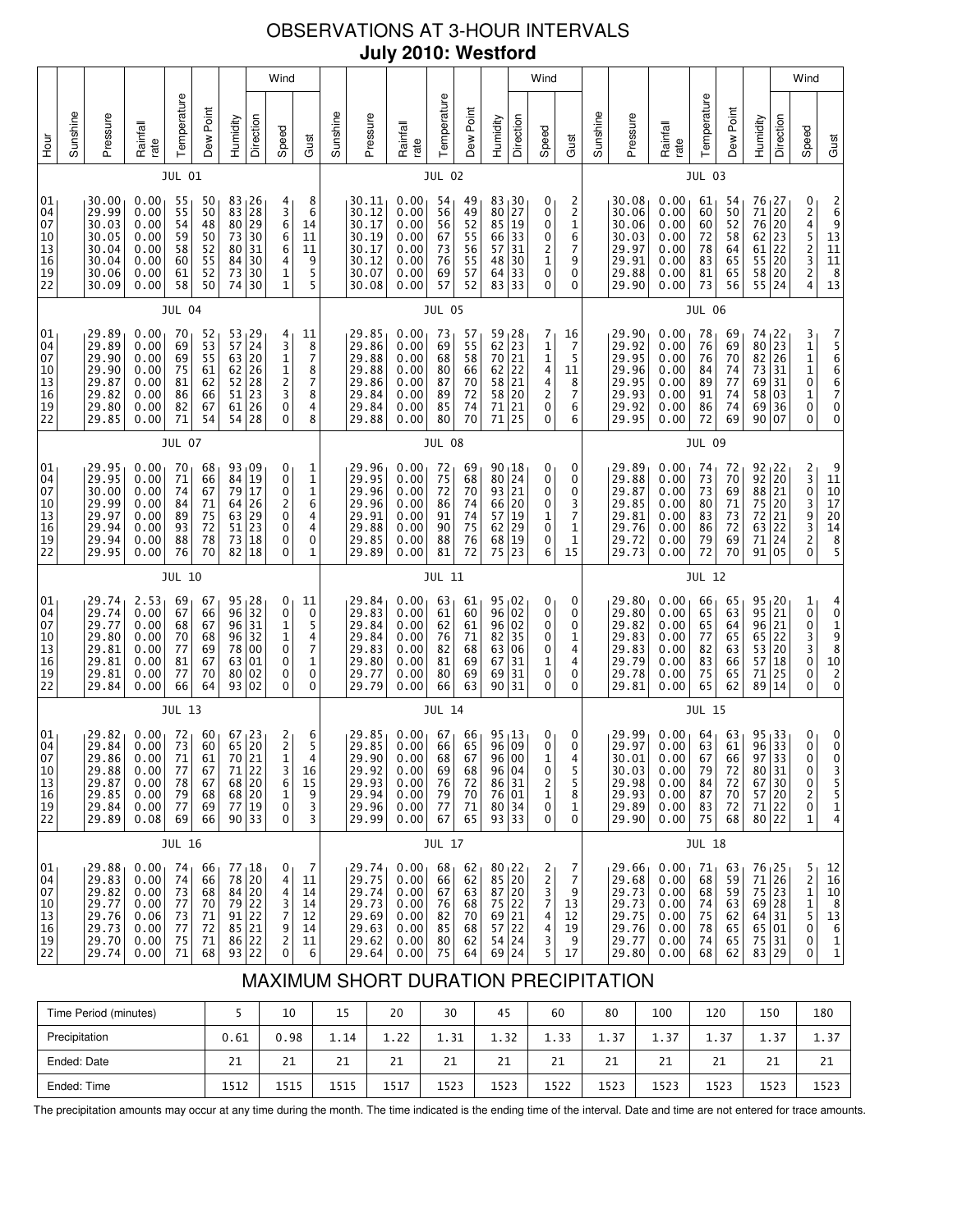# OBSERVATIONS AT 3-HOUR INTERVALS **July 2010: Westford**

|                                                           | Wind                                                                                                                                                                                                                                                                                                                                                                                             |                                                                      |                                                              |                                              |                                              |                            |                                                                    |                                                                                          |                                                                      |                                                              |                                                                      |                                                              |                                                 |                                                                       |                                                                                         | Wind                                       |                                                   |                                                                      |                                                              |                                                                      |                                                              |                                                        |                                              |                                                                 | Wind                                         |                                                              |                                                                             |
|-----------------------------------------------------------|--------------------------------------------------------------------------------------------------------------------------------------------------------------------------------------------------------------------------------------------------------------------------------------------------------------------------------------------------------------------------------------------------|----------------------------------------------------------------------|--------------------------------------------------------------|----------------------------------------------|----------------------------------------------|----------------------------|--------------------------------------------------------------------|------------------------------------------------------------------------------------------|----------------------------------------------------------------------|--------------------------------------------------------------|----------------------------------------------------------------------|--------------------------------------------------------------|-------------------------------------------------|-----------------------------------------------------------------------|-----------------------------------------------------------------------------------------|--------------------------------------------|---------------------------------------------------|----------------------------------------------------------------------|--------------------------------------------------------------|----------------------------------------------------------------------|--------------------------------------------------------------|--------------------------------------------------------|----------------------------------------------|-----------------------------------------------------------------|----------------------------------------------|--------------------------------------------------------------|-----------------------------------------------------------------------------|
| Hour                                                      | Sunshine                                                                                                                                                                                                                                                                                                                                                                                         | Pressure                                                             | Rainfall<br>rate                                             | Temperature                                  | Dew Point                                    | Humidity                   | Direction                                                          | Speed                                                                                    | Gust                                                                 | Sunshine                                                     | Pressure                                                             | Rainfall<br>rate                                             | Temperature                                     | Dew Point                                                             | Humidity                                                                                | Direction                                  | Speed                                             | Gust                                                                 | Sunshine                                                     | Pressure                                                             | Rainfall<br>rate                                             | Temperature                                            | Dew Point                                    | Humidity                                                        | Direction                                    | Speed                                                        | Gust                                                                        |
|                                                           |                                                                                                                                                                                                                                                                                                                                                                                                  |                                                                      |                                                              | <b>JUL 19</b>                                |                                              |                            |                                                                    |                                                                                          |                                                                      |                                                              |                                                                      |                                                              | <b>JUL 20</b>                                   |                                                                       |                                                                                         |                                            |                                                   |                                                                      |                                                              |                                                                      |                                                              | <b>JUL 21</b>                                          |                                              |                                                                 |                                              |                                                              |                                                                             |
| 01<br>04<br>07<br>10<br>13<br>$\overline{16}$<br>19<br>22 | 0.00<br>29.79<br>84, 20<br>67<br>62<br>1<br>21<br>29.76<br>0.00<br>65<br>59<br>81<br>$\mathbf{1}$<br>83 21<br>29.75<br>0.00<br>66<br>61<br>0<br>29.73<br>93 21<br>0.00<br>65<br>63<br>4<br>29.72<br>0.00<br>65<br>89<br>21<br>$\overline{c}$<br>68<br>89 22<br>29.72<br>0.00<br>70<br>67<br>0<br>29.77<br>71<br>86<br>30<br>$\mathbf 0$<br>0.00<br>67<br>29.81<br>65<br>63<br>93 02<br>0<br>0.00 |                                                                      |                                                              |                                              |                                              |                            | 3<br>6<br>$\overline{6}$<br>8<br>8<br>$\mathbf 1$<br>0<br>0        |                                                                                          | 29.84<br>29.85<br>29.89<br>29.92<br>29.92<br>29.91<br>29.91<br>29.93 | 0.00<br>0.00<br>0.00<br>0.00<br>0.00<br>0.00<br>0.00<br>0.00 | 60<br>59<br>63<br>68<br>76<br>80<br>79<br>62                         | 58<br>58<br>62<br>66<br>67<br>67<br>65<br>59                 | 95,02<br>96<br>97<br>93<br>73<br>63<br>63<br>90 | 02<br>02<br>20<br>$\begin{array}{c} 20 \\ 31 \end{array}$<br>31<br>31 | 0<br>0<br>0<br>0<br>1<br>0<br>0<br>0                                                    | 0<br>0<br>0<br>1<br>5<br>4<br>1<br>0       |                                                   | 29.92<br>29.91<br>29.91<br>29.87<br>29.81<br>29.75<br>29.76<br>29.76 | 0.00<br>0.00<br>0.00<br>0.00<br>0.00<br>0.00<br>0.00<br>0.00 | 60<br>59<br>62<br>75<br>80<br>64<br>67<br>63                         | 59<br>58<br>61<br>67<br>67<br>63<br>66<br>62                 | 95, 31<br>96<br>97<br>77<br>65<br>95 10<br>96<br>96 21 | 31<br>  31<br>20<br>20<br>27                 | 0<br>0<br>0<br>2<br>4<br>$\overline{\mathbf{c}}$<br>0<br>0      | 0<br>ō<br>$\bar{0}$<br>6<br>9<br>6<br>4<br>5 |                                                              |                                                                             |
|                                                           | <b>JUL 22</b>                                                                                                                                                                                                                                                                                                                                                                                    |                                                                      |                                                              |                                              |                                              |                            |                                                                    |                                                                                          |                                                                      | <b>JUL 23</b>                                                |                                                                      |                                                              |                                                 |                                                                       |                                                                                         |                                            |                                                   | <b>JUL 24</b>                                                        |                                                              |                                                                      |                                                              |                                                        |                                              |                                                                 |                                              |                                                              |                                                                             |
| 01<br>04<br>07<br>10<br> 13<br>16<br>19<br>22             |                                                                                                                                                                                                                                                                                                                                                                                                  | 29.75<br>29.74<br>29.77<br>29.82<br>29.86<br>29.88<br>29.89<br>29.92 | 0.00<br>0.00<br>0.00<br>0.00<br>0.00<br>0.00<br>0.00<br>0.00 | 63<br>63<br>63<br>65<br>72<br>78<br>74<br>65 | 62<br>62<br>61<br>63<br>64<br>65<br>63<br>59 | 74<br>69                   | $\frac{97}{96}$ 23<br>93 29<br>94 32<br>30<br>64 31<br>32<br>82 26 | 1<br>4<br>3<br>1<br>4<br>4<br>1<br>$\mathbf 0$                                           | 5<br>11<br>6<br>11<br>10<br>9<br>6<br>0                              |                                                              | 29.94<br>29.94<br>29.95<br>29.92<br>29.88<br>29.82<br>29.79<br>29.77 | 0.00<br>0.00<br>0.00<br>0.00<br>0.00<br>0.00<br>0.00<br>0.00 | 61<br>59<br>61<br>71<br>73<br>69<br>67<br>65    | 58<br>57<br>59<br>64<br>65<br>64<br>64<br>64                          | $\begin{array}{c c} 90 & 25 \\ 93 & 20 \end{array}$<br>96<br>80<br>75<br>85<br>88<br>95 | 20<br>  20<br>22<br>$\vert$ 19<br>21<br>21 | 0<br>0<br>0<br>4<br>4<br>1<br>0<br>0              | 0<br>0<br>4<br>11<br>12<br>6<br>4<br>4                               |                                                              | 29.76<br>29.75<br>29.77<br>29.79<br>29.76<br>29.73<br>29.69<br>29.69 | 0.00<br>0.00<br>0.00<br>0.00<br>0.00<br>0.00<br>0.00<br>0.00 | 66<br>67<br>68<br>75<br>82<br>83<br>77<br>72           | 65<br>66<br>67<br>72<br>71<br>73<br>72<br>69 | $96 \mid 22$<br>96<br>97<br>91 23<br>70<br>72<br>86 23<br>92    | $\overline{2}$<br> 21<br>29<br>21<br> 21     | $\frac{2}{1}$<br>$\mathbf 1$<br>0<br>3<br>1<br>0<br>$\Omega$ | 68377<br>5<br>$\begin{smallmatrix}1\0\end{smallmatrix}$                     |
|                                                           | <b>JUL 25</b>                                                                                                                                                                                                                                                                                                                                                                                    |                                                                      |                                                              |                                              |                                              |                            |                                                                    |                                                                                          |                                                                      |                                                              | <b>JUL 26</b>                                                        |                                                              |                                                 |                                                                       |                                                                                         |                                            |                                                   |                                                                      |                                                              | <b>JUL 27</b>                                                        |                                                              |                                                        |                                              |                                                                 |                                              |                                                              |                                                                             |
| 01<br>04<br>07<br>10<br> 13<br>16<br>19<br>22             |                                                                                                                                                                                                                                                                                                                                                                                                  | 29.66<br>29.66<br>29.72<br>29.71<br>29.73<br>29.75<br>29.78<br>29.82 | 0.00<br>0.00<br>0.00<br>0.00<br>0.00<br>0.00<br>0.00<br>0.00 | 73<br>71<br>68<br>70<br>72<br>69<br>68<br>63 | 69<br>68<br>66<br>64<br>64<br>60<br>59<br>57 | 93<br>77<br>75<br>72       | 87, 25<br>91 24<br>31<br>83 30<br>31<br>31<br>29<br>$81$   25      | 1<br>$\mathbf{1}$<br>0<br>5<br>$\overline{3}$<br>5<br>3<br>$\mathbf 0$                   | 5<br>7<br>3<br>13<br>12<br>13<br>7<br>3                              |                                                              | 29.84<br>29.84<br>29.89<br>29.90<br>29.88<br>29.88<br>29.89<br>29.91 | 0.00<br>0.00<br>0.00<br>0.00<br>0.00<br>0.00<br>0.00<br>0.00 | 58<br>58<br>59<br>69<br>74<br>76<br>73<br>60    | 53<br>54<br>53<br>57<br>59<br>59<br>56<br>54                          | 84, 31<br>85<br>82<br>64<br>61<br>56<br>55 31<br>78                                     | 31<br>30<br>29<br>29<br>29<br>32           | 0<br>2<br>6<br>10<br>6<br>9<br>6<br>1             | 3<br>8<br>8<br>18<br>14<br>17<br>12<br>4                             |                                                              | 29.93<br>29.96<br>29.98<br>30.00<br>29.97<br>29.94<br>29.93<br>29.94 | 0.00<br>0.00<br>0.00<br>0.00<br>0.00<br>0.00<br>0.00<br>0.00 | 58<br>58<br>60<br>75<br>81<br>85<br>81<br>73           | 53<br>53<br>55<br>63<br>60<br>62<br>68<br>60 | 84, 27<br>83 20<br>83 21<br>66 26<br>49<br>47<br>65 26<br>65 27 | 28<br>27                                     | 0<br>1<br>3<br>0<br>1<br>3<br>0<br>0                         | 0<br>4555717                                                                |
|                                                           |                                                                                                                                                                                                                                                                                                                                                                                                  |                                                                      |                                                              | <b>JUL 28</b>                                |                                              |                            |                                                                    |                                                                                          |                                                                      |                                                              |                                                                      |                                                              | <b>JUL 29</b>                                   |                                                                       |                                                                                         |                                            |                                                   |                                                                      |                                                              |                                                                      |                                                              | <b>JUL 30</b>                                          |                                              |                                                                 |                                              |                                                              |                                                                             |
| 01<br>04<br>07<br>10<br>13<br>16<br>19<br>22              |                                                                                                                                                                                                                                                                                                                                                                                                  | 29.92<br>29.92<br>29.90<br>29.85<br>29.81<br>29.73<br>29.71<br>29.69 | 0.00<br>0.00<br>0.00<br>0.00<br>0.00<br>0.00<br>0.00<br>0.00 | 63<br>64<br>64<br>76<br>81<br>82<br>77<br>69 | 57<br>59<br>58<br>63<br>68<br>67<br>62<br>65 | 81<br>64<br>62             | 82 19<br>85 22<br>20<br>64 20<br>22<br>24<br>60 21<br>89 20        | 0<br>$\mathbf{1}$<br>$\overline{c}$<br>8<br>5<br>3<br>9<br>4                             | 3<br>5<br>6<br>16<br>17<br>13<br>14<br>13                            |                                                              | 29.69<br>29.69<br>29.74<br>29.80<br>29.82<br>29.83<br>29.84<br>29.86 | 0.00<br>0.00<br>0.00<br>0.00<br>0.00<br>0.00<br>0.00<br>0.00 | 69<br>67<br>67<br>69<br>71<br>73<br>67<br>54    | 66<br>64<br>61<br>55<br>56<br>59<br>53<br>49                          | 89,21<br>92<br>83 28<br>63<br>58<br>61<br>61<br>84 06                                   | 25<br>30<br>30<br>31<br>02                 | 2<br>$\overline{c}$<br>5<br>6<br>4<br>3<br>1<br>0 | 9<br>$\overline{7}$<br>11<br>15<br>15<br>13<br>4<br>0                |                                                              | 29.88<br>29.85<br>29.90<br>29.91<br>29.90<br>29.92<br>29.93<br>29.95 | 0.00<br>0.00<br>0.00<br>0.00<br>0.00<br>0.00<br>0.00<br>0.00 | 51<br>48<br>52<br>64<br>67<br>68<br>64<br>52           | 49<br>46<br>51<br>53<br>53<br>50<br>49<br>48 | 91,06<br>92<br>94 06<br>67<br>60<br>53<br>57 07<br>88           | 06<br>28<br>31<br>01<br>  01                 | 0<br>0<br>0<br>4<br>$\frac{4}{5}$<br>0<br>$\mathbf{0}$       | 0<br>$\begin{smallmatrix}0\0\0\end{smallmatrix}$<br>8<br>10<br>14<br>4<br>0 |
|                                                           |                                                                                                                                                                                                                                                                                                                                                                                                  |                                                                      |                                                              | <b>JUL 31</b>                                |                                              |                            |                                                                    |                                                                                          |                                                                      |                                                              |                                                                      |                                                              |                                                 |                                                                       |                                                                                         |                                            |                                                   |                                                                      |                                                              |                                                                      |                                                              |                                                        |                                              |                                                                 |                                              |                                                              |                                                                             |
| 01<br>04<br>07<br>10<br>13<br>$\overline{16}$<br>19<br>22 |                                                                                                                                                                                                                                                                                                                                                                                                  | 29.95<br>29.95<br>29.98<br>29.98<br>29.95<br>29.95<br>29.94<br>29.96 | 0.00<br>0.00<br>0.00<br>0.00<br>0.00<br>0.00<br>0.00<br>0.00 | 49<br>47<br>48<br>67<br>70<br>71<br>65<br>57 | 46<br>45<br>46<br>57<br>56<br>55<br>57<br>54 | 70<br>62<br>57<br>75<br>88 | 89 01<br>94 01<br>95 01<br>05<br>02<br>31<br>31<br>31              | 0<br>$\mathbf 0$<br>0<br>0<br>1<br>$\overline{\mathbf{c}}$<br>$\mathbf 0$<br>$\mathbf 0$ | 0<br>0<br>0<br>4<br>5<br>$\overline{7}$<br>0<br>0                    |                                                              |                                                                      |                                                              |                                                 |                                                                       |                                                                                         |                                            |                                                   |                                                                      |                                                              |                                                                      |                                                              |                                                        |                                              |                                                                 |                                              |                                                              |                                                                             |

### NOTES:

Units are: Temperature=°F, Wind=mph, Pressure=Inches Hg, Precipitation=inches.

Wind Direction: Directions are those from which the wind is blowing, indicated in tens of degrees<br>from true north: i.e., 09 for East, 18 for South, 27 for West, and 00 or 36 for North.<br>Wind Speed: The observed one-minute a

Wind Gust: The maximum instantaneous wind speed for the 10-minute period preceding the observation Rainfall Rate: The instantaneous rainfall rate at the time of observation, calculated by timing

consecutive 0.01" pulses from the electronic rain gauge and interpolating this rate for one hour.

# WEATHER NOTES SUMMARY BY HOUR

|    |                                              |          | Averages                                                                     | Resultant                                    | Wind                                         |                                              |                                                      |                                              |                                                      |
|----|----------------------------------------------|----------|------------------------------------------------------------------------------|----------------------------------------------|----------------------------------------------|----------------------------------------------|------------------------------------------------------|----------------------------------------------|------------------------------------------------------|
| n. | Hour                                         | Sunshine | Pressure                                                                     | Temperature                                  | Dew Point                                    | Humidity                                     | Wind Speed                                           | Direction                                    | Speed                                                |
|    | 01<br>04<br>07<br>10<br>13<br>16<br>19<br>22 |          | 29.865<br>29.863<br>29.885<br>29.888<br>29.871<br>29.848<br>29.840<br>29.862 | 65<br>64<br>65<br>73<br>78<br>79<br>76<br>67 | 60<br>59<br>61<br>64<br>66<br>66<br>65<br>61 | 85<br>85<br>87<br>75<br>67<br>65<br>71<br>83 | 1.2<br>1.2<br>1.4<br>2.6<br>3.1<br>2.4<br>0.9<br>0.7 | 25<br>24<br>25<br>25<br>25<br>27<br>26<br>24 | 1.1<br>1.0<br>1.0<br>1.9<br>2.1<br>1.3<br>0.7<br>0.7 |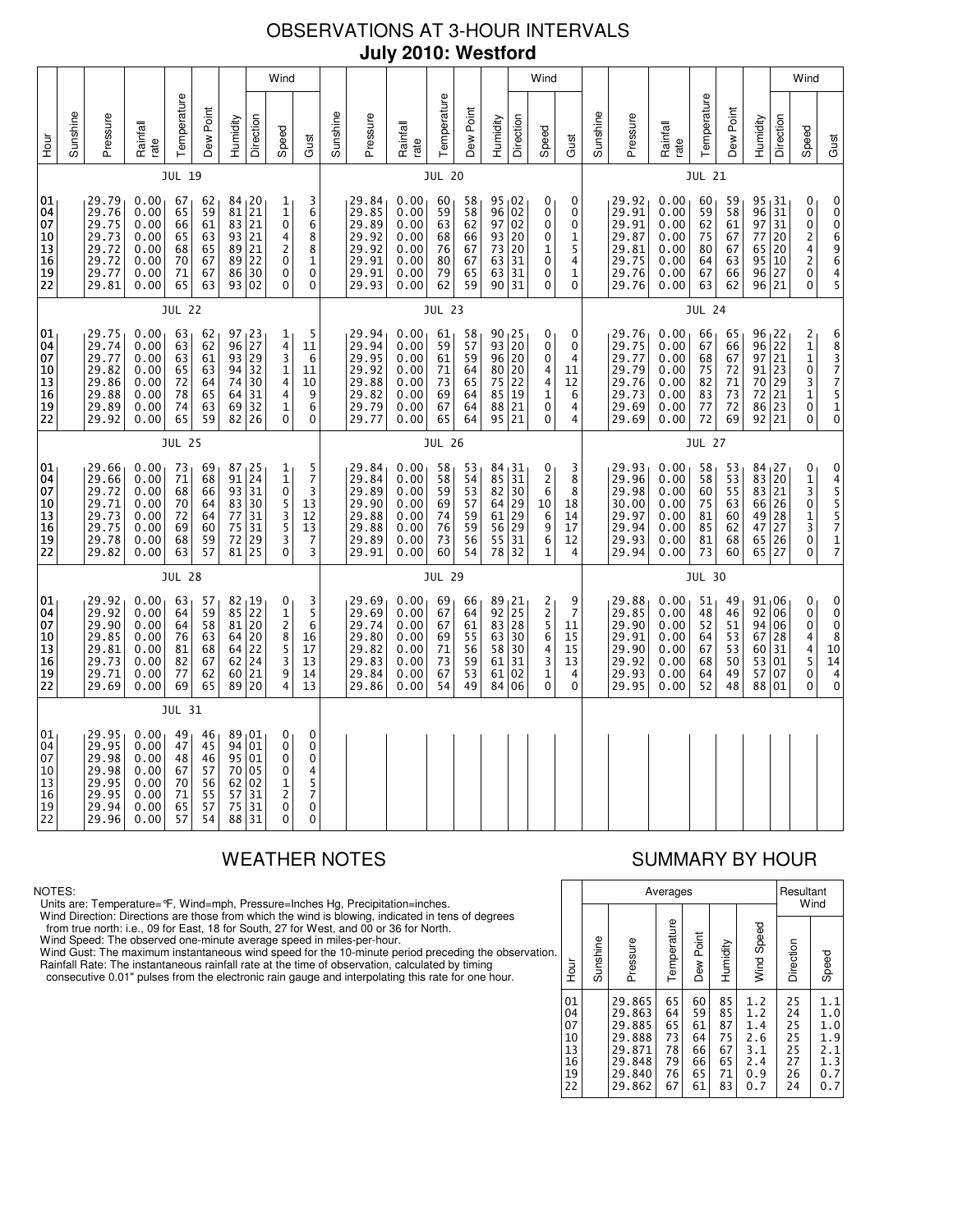## HOURLY PRECIPITATION (Water Equivalent) **July 2010: Westford**

| Date                                                      |                                                                            |    |    |    |      | A.M. Hour Ending at |      |      |      |                          |    |                | P.M. Hour Ending at                                                                                                                                                                |    |              |           |    |    |      |           |    |                                                        |    |                                                                          |                                                                                                |  |
|-----------------------------------------------------------|----------------------------------------------------------------------------|----|----|----|------|---------------------|------|------|------|--------------------------|----|----------------|------------------------------------------------------------------------------------------------------------------------------------------------------------------------------------|----|--------------|-----------|----|----|------|-----------|----|--------------------------------------------------------|----|--------------------------------------------------------------------------|------------------------------------------------------------------------------------------------|--|
|                                                           | 01                                                                         | 02 | 03 | 04 | 05   | 06                  | 07   | 08   | 09   | 10                       | 11 | 12             | 01                                                                                                                                                                                 | 02 | 03           | 04        | 05 | 06 | 07   | 08        | 09 | 10                                                     | 11 | 12                                                                       | Date                                                                                           |  |
| 01<br>02<br>03<br>04<br>05                                |                                                                            |    |    |    |      |                     |      |      |      |                          |    |                | 0.02                                                                                                                                                                               |    |              | 0.02      |    |    |      |           |    |                                                        |    |                                                                          | 01<br>02<br>03<br>04<br>05                                                                     |  |
| $\begin{array}{c} 06 \\ 07 \end{array}$<br>08             | 09 0.06 0.05 0.32<br>10 0.48 0.24 0.03                                     |    |    |    | 0.01 |                     |      |      |      |                          |    |                |                                                                                                                                                                                    |    |              |           |    |    |      |           |    | $\begin{bmatrix} 0.10 \\ 0.02 \end{bmatrix}$ 0.29 0.18 |    |                                                                          | 06<br>07<br>08<br>09<br>$10\,$                                                                 |  |
| $\begin{array}{c} 11 \\ 12 \\ 13 \\ 14 \end{array}$<br>15 |                                                                            |    |    |    |      |                     |      |      |      |                          |    |                |                                                                                                                                                                                    |    |              |           |    |    |      |           |    | 0.46 0.52 0.02                                         |    |                                                                          | $\begin{array}{ c c }\n11 \\ 12 \\ 13\n\end{array}$<br>$\begin{array}{c} 14 \\ 15 \end{array}$ |  |
| 16<br>17<br>18<br>19<br>19<br>20                          |                                                                            |    |    |    |      |                     |      | 0.02 |      | 0.07 0.09 0.02 0.06 0.01 |    | 0.06 0.01 0.03 |                                                                                                                                                                                    |    | 0.02<br>0.05 |           |    |    |      |           |    |                                                        |    |                                                                          | 16<br>17<br>18<br>19<br>19<br>20                                                               |  |
|                                                           | $\begin{bmatrix} 21 \\ 22 \\ 23 \\ 23 \\ 24 \\ 25 \end{bmatrix}$ 0.01 0.02 |    |    |    | 0.05 |                     | 0.01 |      | 0.01 |                          |    |                |                                                                                                                                                                                    |    |              | 0.11 1.26 |    |    | 0.04 | 0.01 0.03 |    |                                                        |    | $\begin{bmatrix} 21 \\ 22 \\ 23 \\ 0.01 \\ 24 \\ 24 \\ 25 \end{bmatrix}$ |                                                                                                |  |
| 26<br>27<br>28<br>29<br>29<br>30                          |                                                                            |    |    |    |      |                     |      |      |      | 0.01                     |    |                |                                                                                                                                                                                    |    |              |           |    |    |      | 0.02 0.06 |    |                                                        |    |                                                                          | 26<br>27<br>28<br>29<br>29<br>30                                                               |  |
| 31                                                        |                                                                            |    |    |    |      |                     |      |      |      |                          |    |                |                                                                                                                                                                                    |    |              |           |    |    |      |           |    |                                                        |    |                                                                          | 31                                                                                             |  |
|                                                           |                                                                            |    |    |    |      |                     |      |      |      |                          |    |                | Sum $ 0.55\, 0.31\, 0.35\, 0.00\, 0.06\, 0.00\, 0.01\, 0.09\, 0.10\, 0.03\, 0.12\, 0.02\, 0.05\, 0.00\, 0.18\, 1.28\, 0.00\, 0.00\, 0.04\, 0.03\, 0.09\, 0.48\, 0.92\, 0.21\, Sum$ |    |              |           |    |    |      |           |    |                                                        |    |                                                                          |                                                                                                |  |

During a frozen precipitation event, hourly precipitation totals may not be recorded. In this case, daily amounts are typically entered in the last column (hour ending at 12 A.M.)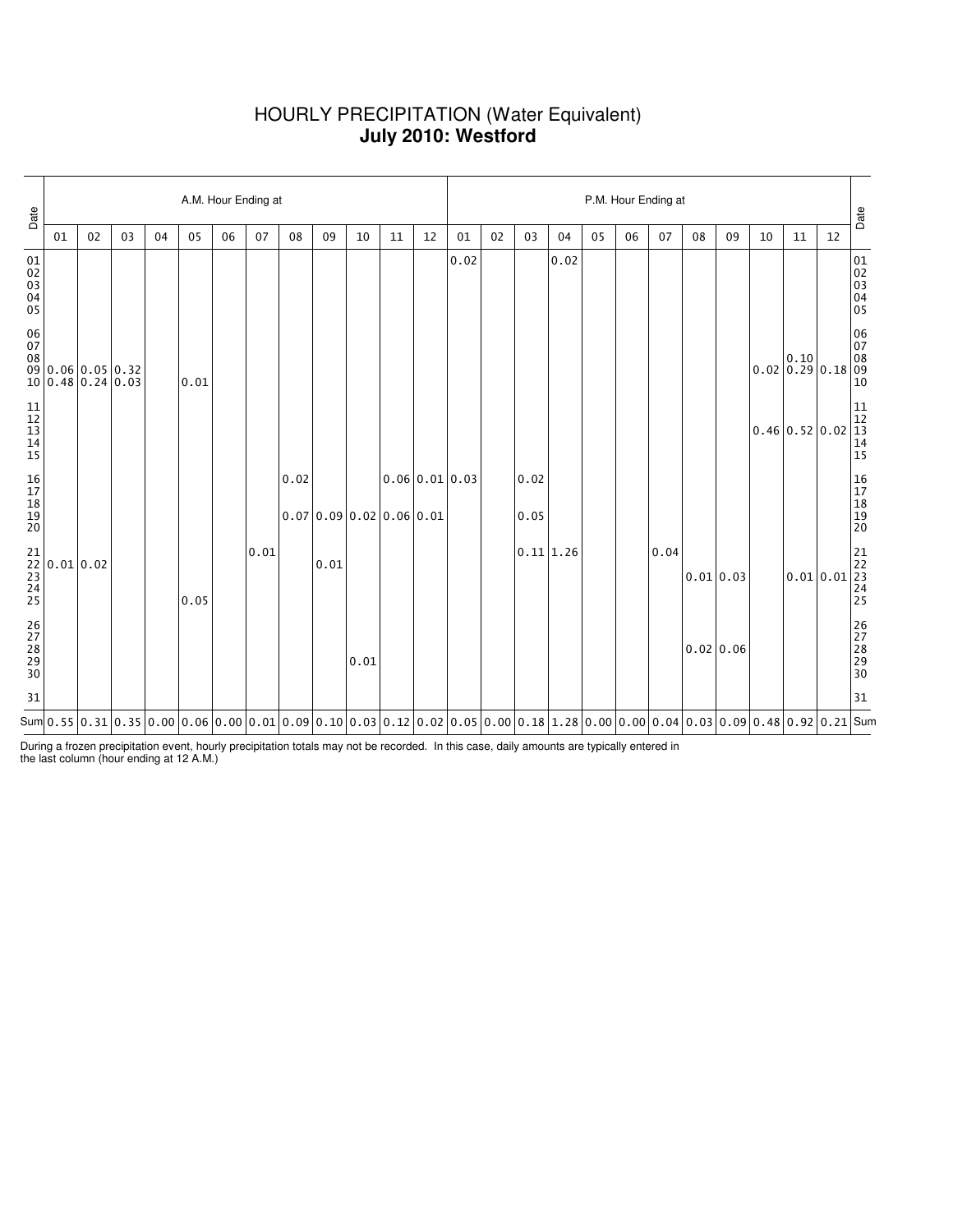# HOUR-BY-HOUR DATA **July 2010: Westford**